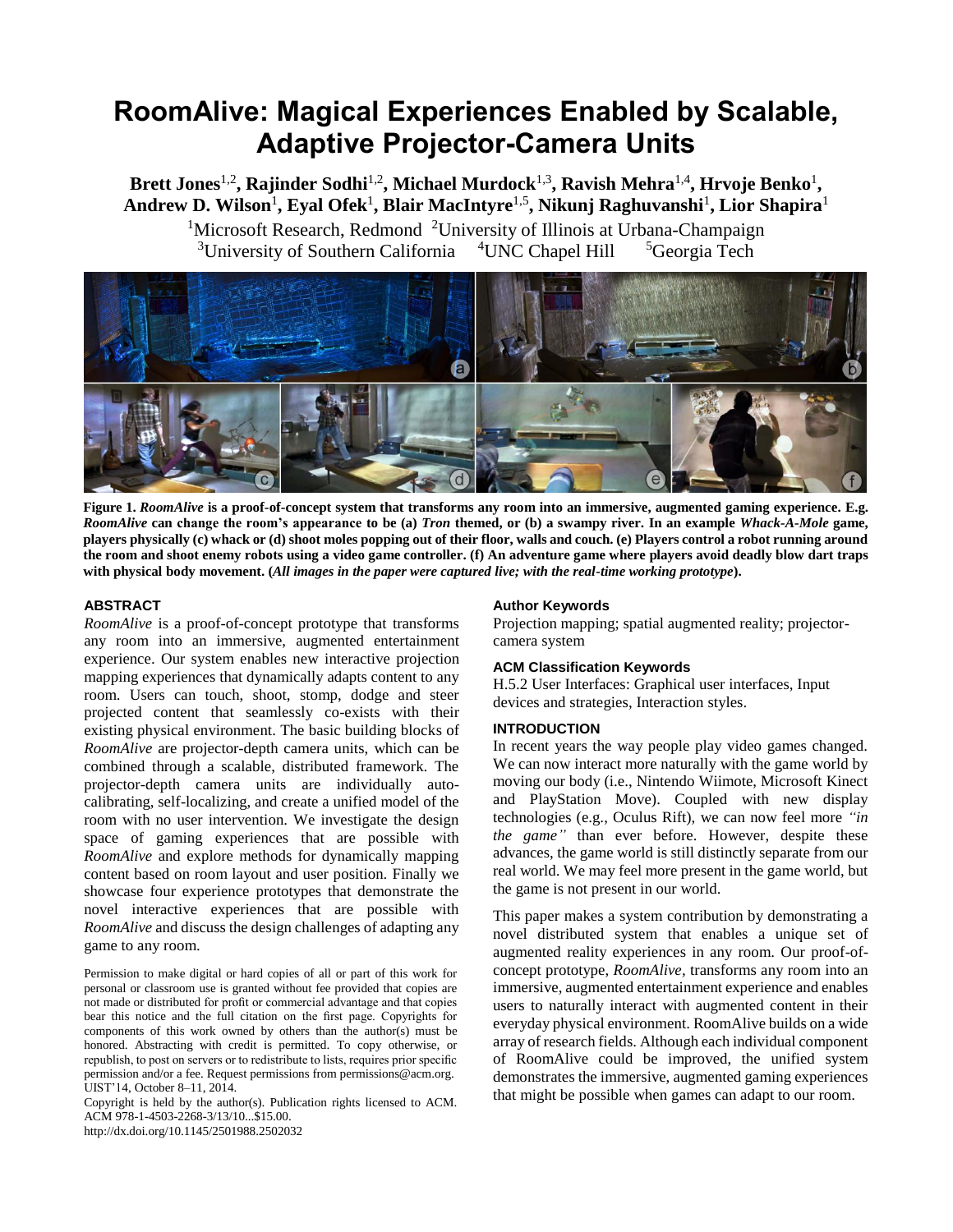

**Figure 2. Each projector + depth camera unit (a procam unit) consists of a commodity wide field-of-view projector, depth camera and computer.** 

The basic building block of *RoomAlive* is a combination of a projector and a depth camera (Figure 2), or *procam* unit [28]. By tiling and overlapping multiple procam units, *RoomAlive* is able to cover the room's walls and furniture with input/output pixels. *RoomAlive* tracks users' movements and dynamically adapts the gaming content to the room. Users can touch, shoot, dodge and steer virtual content that seamlessly co-exists with the existing physical environment.

*RoomAlive* captures and analyses a unified 3D model of the appearance and geometry of the room, identifying planar surfaces like walls and the floor. This is used to adapt the augmented content to the particular room, for instance spawning enemy robots only on the floor of the room. The content also reacts to the user's movement. *RoomAlive* uses a distributed framework for tracking body movement and touch detection using optical-flow based particle tracking [4,15], and pointing using an infrared gun [19].

To demonstrate the scalability of our prototype system, six procam units were used to cover the floor, walls and furniture of a large living room. We explore the design space of wholeroom, augmented interactive experiences and the authoring process for these experiences. Through our exploration, we showcase four example experiences that demonstrate the rich and immersive experiences that are possible with *RoomAlive*. Finally, we discuss design guidelines and system limitations for future game designers who wish to create adaptive interactive projection mapped games.

# **MOTIVATING SCENARIO**

Imagine playing a video game in your living room without a television. Instead, the game happens *in* the room, all around you. When the game starts, the room magically transforms into an ancient castle, the walls turn to stone, and flaming torches emerge from the walls casting flickering shadows onto the furniture. Out of the corner of your eye, you see a glowing idol appear on your couch. You walk towards the idol when suddenly, a trap opens on the wall next to you, exposing blow darts ready to fire. You leap out of the way, only to land on the floor face-to-face with a giant cockroach. You quickly get up and jump on the roach. You reach the idol successfully, and a scoreboard drops down showing that you have just scored the best time for the adventure course. This is just one of many interaction scenarios that are made possible by *RoomAlive*.



**Figure 3. We have installed** *RoomAlive* **in a large (18 ft x 12 ft) living room using six overlapping** *procam* **units, with three units pointed towards the three walls of the room, and another three are pointed downwards to cover the floor.**

#### **RELATED WORK**

## **Immersive Displays**

With gaming experiences, bigger is often better. A larger display has a wider field of view, which makes the user feel more immersed and more present in the experience [16,30]. CAVE systems [10] and tiled displays [7,33] surround the user in visuals, but require special blank projection surfaces. Head mounted displays (HMDs) [26], enable users to be completely immersed in virtual environments, but require each user to wear a device. Optically opaque displays like the Oculus Rift block out the physical environment, and even see-through HMDs often limit the user's field of view (the frame of the glasses). HMDs can also increase the chance of simulator sickness by downgrading the user's perception to the resolution, frame-rate and latency of the display. *RoomAlive* provides unencumbered shared, augmented experience that adapts to the physical environment.

#### **Spatial Augmented Reality**

Spatial Augmented Reality (SAR) uses projected light to alter the appearance of physical objects (e.g. [3,5,34,35,36]). Previous work has explored SAR in mobile form factors [14,31,41], steerable projector systems [27,42], and even for novel gaming experiences: e.g. racing a car across a desktop [6], playing chess [44], or playing miniature golf on top of wooden blocks [19]. By using real-time depth sensors, previous work has enabled physical interactions using similar *procam* units [4,43,45].

Most closely related to our work is *IllumiRoom* [18], where a single projector was used to surround a traditional television with projected light to enhance gaming experiences. *IllumiRoom* explored focus plus context visualizations anchored by traditional screen based gaming experiences. *RoomAlive* explores gaming completely untethered from a screen, in a unified, scalable multiprojector system that dynamically adapts gaming content to the room and explores additional methods for physical interaction in the environment.

Commercially, SAR is known as 'projection mapping' and has recently exploded in popularity [22,29]. Projection mapping can create stunning visuals for outdoor advertising,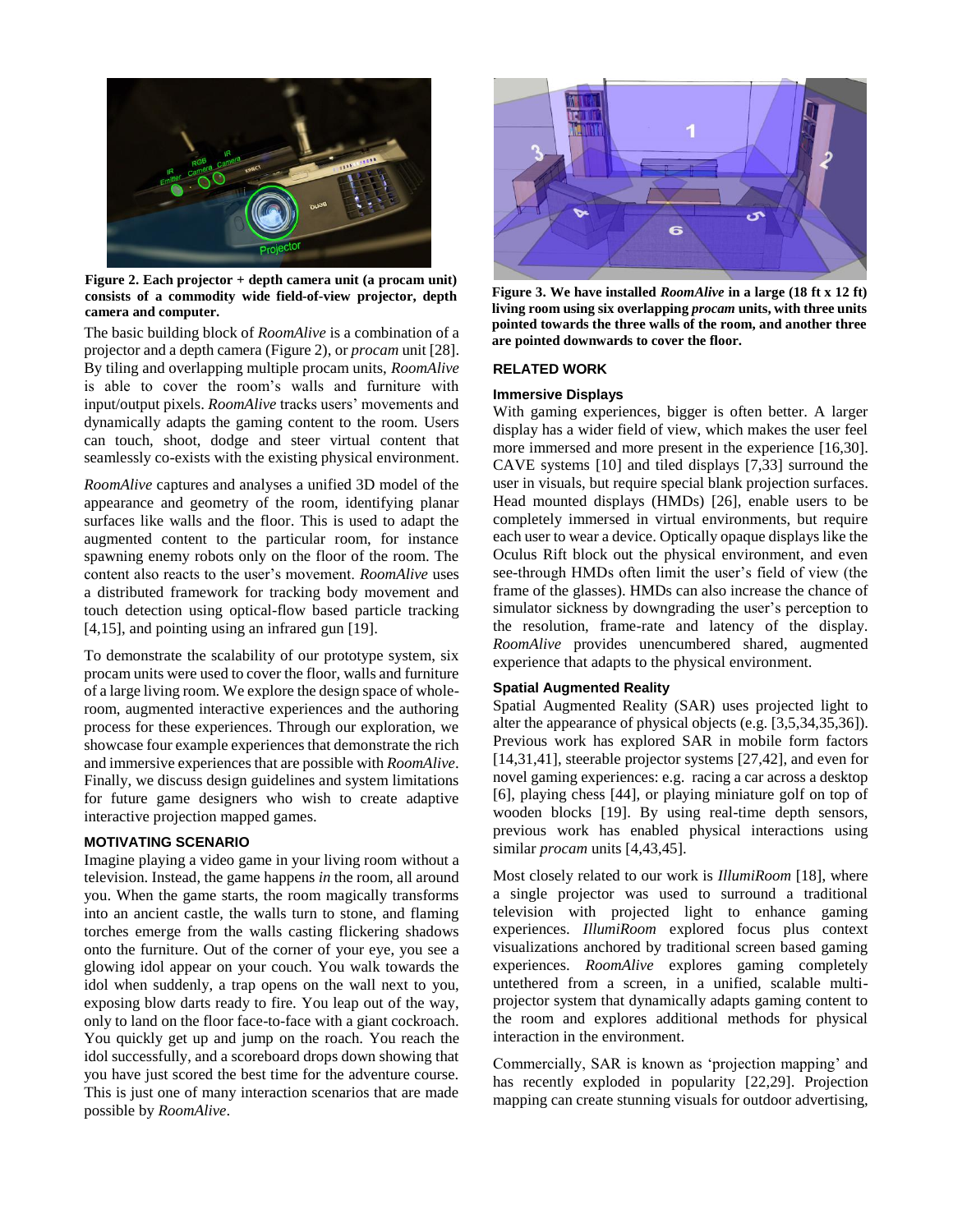theater, theme parks, museums and art galleries. However, the projected content is usually passive, and must be laboriously created specifically to the underlying surface. In contrast, with *RoomAlive* users can physically interact with projected content that adapts to any living room environment.

# **ROOMALIVE SYSTEM**

The *RoomAlive* system is comprised of multiple projectordepth camera units or "procam" units. Each unit contains a depth-camera (which includes a color camera, infrared (IR) camera and IR emitter), a commodity wide field-of-view projector, and a computer. A single unit can be used in isolation to create a set-up like IllumiRoom [18], or multiple units can be combined to canvas an entire living room in I/O pixels.

Our current proof-of-concept prototype demonstrates the *RoomAlive* concept in a large living room (18 ft x 12 ft), with six procam units overlapping to cover three walls, the floor and all the furniture in the room (see Figure 3). *RoomAlive* is implemented as a plug-in to the Unity3D commercial game engine. Unity3D enables designers to easily author game content using an intuitive 3D editor and an interactive development environment.

With *RoomAlive* procam units are connected through a distributed client-server model. Each client node is responsible for tracking the players and the room geometry within the view of its own local depth sensor. The clients are also responsible for any un-synchronized local game state (e.g. intensive physics simulations) and for rendering their local view of the global scene, including view dependent rendering. The master server node synchronizes game state and user tracking state across units. The master server node also acts as a client, handling its own game state and rendering.

#### **Procam Hardware**

To demonstrate the flexibility of the approach, the procam units are built using a variety of commodity wide field of view projectors (InFocus IN1126, BenQ W770ST, BenQ W1080ST). Each unit also contains a Microsoft Kinect for Windows v1 sensor.

In our prototype, each unit is connected to its own personal computer with a high-end consumer grade graphics card (e.g., NVidia GTX 660 Ti). We use high-end personal computers to explore rich, computationally intensive interactions (e.g., GPU based optical flow) that will be possible in smaller form factors in the future. All procam units are currently mounted to the ceiling of the living room. Procams could also be mounted on the ceiling, tripod or placed on a bookshelf or a coffee table, or generally any location that maximizes coverage and minimizes occlusions.

# **Automatic Calibration**

The *RoomAlive* calibration process is completely automatic, requiring no user intervention and is distributed across multiple procam units. Installers simply mount the procam



**Figure 4. To compute correspondences between two units (***Unit*   $\theta$  and *Unit 1*), we map a depth pixel in *Unit*  $\theta$  ( $d_0$ ), to an RGB pixel in *Unit 0*  $(r_0)$ . Next, we look up the corresponding **projector pixel in** *Unit 1* ( )**, via the decoded Gray codes. We then invert the Gray code correspondences to look up the RGB**  pixel in *Unit 1*  $(r_1)$ . Finally, we invert the Kinect's transfer map resulting in depth pixel  $(d_1)$ .

units with some overlap (~10%) between units. Each procam unit displays a Gray code sequence [2], while all other procam units observe and decode the sequences. This establishes dense correspondences between each projector pixel and all Kinect cameras that can observe that point.

Each correspondence is transformed into the Kinect's depth image via the Kinect SDK, resulting in 2D to 3D point correspondences. Using these correspondences, we solve for the intrinsics and extrinsics of each unit using OpenCV's calibrateCamera function. To increase robustness we embed this in a RANSAC procedure [11]. This process only works for non-planar scenes. A procam unit viewing a planar surface may be temporarily rotated to view a non-planar scene for internal calibration.

To establish global extrinsics (rotation and translation) between units, we chain together correspondences (see Figure 4). A rigid transform is estimated between each pair of procam units using a singular value decomposition, and is refined via pairwise iterative closest point [24]. These transforms are chained together using a maximal spanning tree with weights using the number of inliers for each pairwise transform. The global coordinate system is centered at the first unit to connect to the system, and it is adjusted so gravity points downwards (via the Kinect's accelerometer).

# **Automatic Scene Analysis**

A unified 3D model of the room is formed by combining the depth maps from each unit (on the master node). This model is analyzed, finding continuous planar surfaces (walls, floor) across units and labeling these surfaces. This process must be repeated when the system performs a new scan of the environment, e.g., recalibration or when objects are moved.

The system uses recent techniques in plane and scene model analysis [23]. To find planes, the surface normal is calculated using principal component analysis. The Hough transform [17] is used to select a finite set of planes. Each 3D point and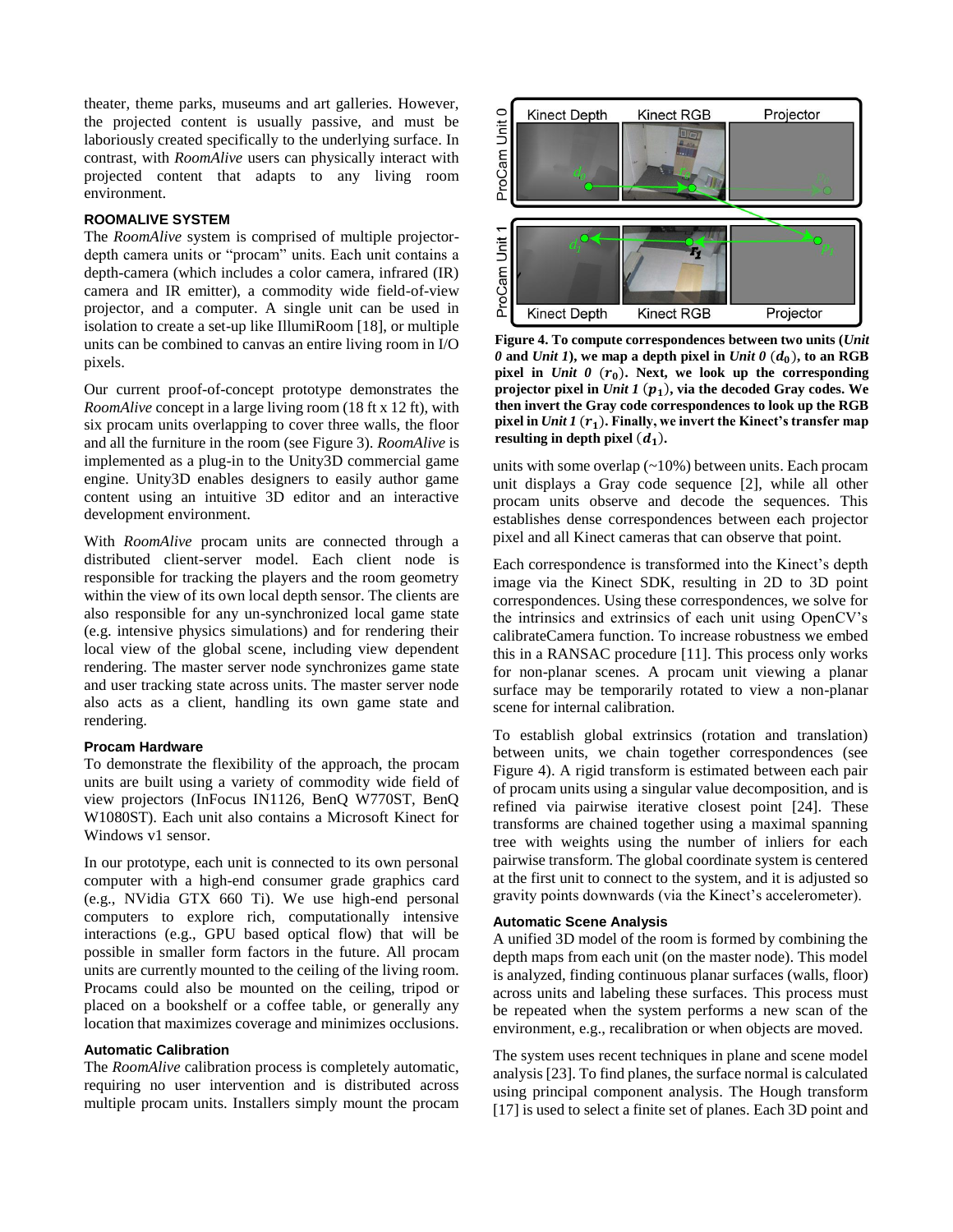its surface normal votes for a plane equation parameterized by its azimuth, elevation, and distance from the origin. A greedy strategy is used for associating scene points with planes. Unassigned 3D points that lie in the vicinity of each candidate plane (up to  $\sim$ 10 cm), and has compatible normal direction, are associated with the plane  $({\sim}0.1^{\circ}$  angle). Planes are categorized into 'vertical', 'horizontal' or 'other' based on their orientation with respect to gravity. The 'floor' is identified as the lowest 'horizontal' plane. Within each plane, points that are close together are converted into polygons using the outer hull of the set. Texture coordinates are assigned according to gravity and the principal component axis.

## **Authoring Augmented Content**

*RoomAlive* makes use of Unity3D's modular plugin framework and scripting interface (Figure 5). Game designers only need to add a single game object to their scene to load the *RoomAlive* plugin. The game designer then has access to the API of *RoomAlive* directly within the scripting interface of Unity3D. *RoomAlive* uses a high resolution 3D model of the room as seen from the current procam unit, and uses Unity3D to render the virtual objects from the projector's point of view. Alternatively, designers could use a stored room model for testing purposes.

Game art assets can be easily imported from external content authoring software and positioned relative to the augmented environment and previewed in situ. Behaviors can then be applied to a game object using a C# scripting interface, e.g., how to react to gun fire. These scripts have access to the *RoomAlive* API, enabling queries regarding scene semantics (e.g., "On floor?") or players' touch collision events.

# **Mapping Content**

One of the key technical challenges in making a projection based experience work in any living room is the placement of virtual game elements. Unlike traditional game design where elements like the game terrain are known *a priori*, *RoomAlive* experiences must operate in multitude of rooms.



**Figure 5. In the Unity3D editor's** *Play* **mode (debug mode), a high resolution model of the current living room is automatically instantiated, along with virtual cameras (with correct intrinsics/extrinsics) for all the procam units in the scene. On the left is the scene view where artists can drag and drop game assets and view the game from any arbitrary viewpoint. On the right is a live-preview of the image that the projector will display.**

The mapping of game elements to a physical environment must be done in real time. Content must be mapped procedurally based on a set of rules that combine the goals of the game designer with the structure of the physical space, which can be significantly complex [39]. While we do not offer a complete solution to this problem, *RoomAlive* employs four techniques for mapping:

- *Random mapping* maps content in a uniformly random way. For example, targets presented to the user can be mapped to random positions around the room.
- *Semantic Mapping* leverages additional semantic information recovered from the scene to map content. For instance, grass and rock game objects could be mapped to only appear in locations on the floor of the room. To accomplish this, the game script queries the *RoomAlive* API on start-up to supply a list of points that belong to the floor of the room, which can then be sampled to instantiate game content.
- *User-constrained mapping* places content based on the current location of the user or user state. For example, a cannon that shoots at a user can be dynamically placed at a location in the room that offers a clear view of the user.
- *User-driven mapping* relies on users to interactively arrange content in the room, spawning content during a gaming experience by touching a physical surface or pointing with a gun at surfaces in the room. This enables users to level-edit or re-decorate their game room.

# **Tracking User Interaction**

*RoomAlive* supports interacting with augmented content by whole body movement, touching, stomping, pointing/shooting and traditional controller input. For computational efficiency, processing is done locally on each client procam unit, and only resulting changes in game state are synchronized across units.

#### *Proxy Particle Representation*

To enable interaction through body movement, touching and stomping, we use the captured depth map along with a realtime physics simulation. Using a similar approach as [4,15], moving objects (e.g., players) in the room are represented by a cloud of spherical '*proxy particles',* that are capable of exerting frictional forces. This enables physically realistic interactions with virtual game objects. For instance, a collision event can be triggered by the proxy particles when the user touches or stomps the physical environment.

The proxy particles are tracked using a depth-aware optical flow algorithm. The 3D flow field pipeline uses a GPU implementation of Brox's algorithm [8] to compute optical flow on the captured 2D depth video, updating the proxy particles to follow moving objects. While flow is typically computed on the RGB image, we do not use the color video, as projected content can lead to incorrect flow results. The computed 2D flow field is re-projected onto the depth data to generate the 3D displacements of the proxy particles.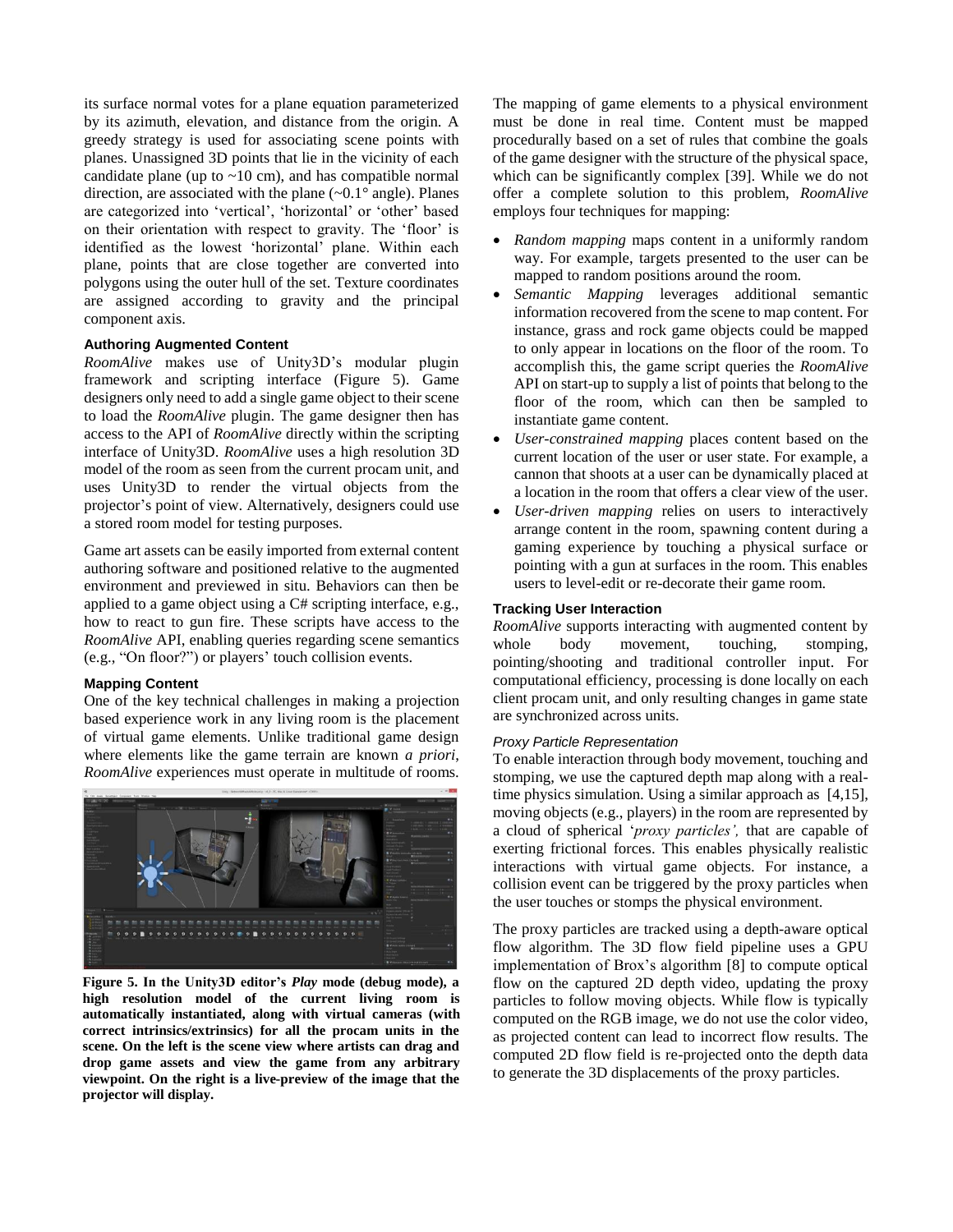## *Gun/Pointing Input*

To support pointing at a distance, *RoomAlive* supports a pointing/gun controller. The gun controller uses an integrated IR LED matching the Kinect's infrared band-pass filter. Optics within the gun focus the light, generating a light spot when the player presses the trigger. The light is observed by the IR camera and the target 3D location is recovered.

#### *Traditional Controller Input*

In addition to natural user interactions, *RoomAlive* also supports traditional physical game controllers, such as a Microsoft Wireless Xbox controller. This allows users to interact with whole room augmented games using the same input affordances as traditional television gaming experiences. The controller is connected to the server, which distributes user interaction to the clients.

## **Rendering**

Projection mapped content can only physically appear where there is a physical surface. However, virtual content can appear to be at any arbitrary 3D location, by displaying a perspective rendering of the virtual content on the surface, from the view direction of the player.

*RoomAlive* tracks the player's head position and renders all virtual content with a two-pass *view dependent rendering* [5] (see Figure 6). Content that is aligned with the physical environment can be rendered realistically without a need for view dependent rendering. A unique challenge isthe possible presence of multiple users. While multi-user viewpoint rendering remains an open problem [38], RoomAlive uses a simple approach by averaging users' head positions. In practice, 3D scene geometry that strays farther than existing physical surfaces makes *RoomAlive* a single-viewer experience. For scenes where the virtual content is near the physical surfaces, rendering with the average head position offers a good working solution [13].

Another challenge arises from the use of existing room furniture as projection surfaces which may contain a nonwhite surface albedo. To overcome this problem, a radiometric compensation [32] is applied to compensate the projected image for the color of the surface. This process is limited by the brightness, dynamic range and color space of the projector and some desired surface colors maybe



**Figure 6. (a) Virtual objects that exist off-surface like this game character are rendered in a view dependent manner with radiometric compensation. (b) A virtual cube placed in front of a wall and viewed straight on. (c) The same cube viewed from a more oblique angle to the right.**



**Figure 7. Playing room adaptive** *Whack-A-Mole* **with an IR gun. First, a crack appears to draw the user's attention.**

unachievable. For example, a solid red object in our physical environment cannot be made to appear completely green.

# **EXAMPLE EXPERIENCES**

We envision the *RoomAlive* system supporting a diverse range of applications, limited only by the imagination of game designers. Four example applications were prototyped to demonstrate the potential of whole-room augmented experiences. These experiences were developed in partnership with a game designer, and illustrate the interactive capabilities of the system. These experiences represent a limited survey and are not an exhaustive list. An accompanying video showcases the experiences.

## **Whack-A-Mole**

The *Whack-A-Mole* experience demonstrates a combination of whole body movement, touch and gun/pointing input. Similar to the popular arcade game, in *Whack-A-Mole,* users race to whack, stomp, and shoot moles that randomly appear in the living room. The moles are generated uniformly across the entire room. First, a crack appears on a surface in the room (see Figure 7). Then an audio clip plays, "*I'm over here*", attracting the user's attention followed by a 3D animated mole that emerges from the crack. The mole is rendered from the player's viewpoint and casts appropriate shadows onto the physical room. Figure 1c-d shows a player whacking and shooting a mole on a wall and floor. A virtual scoreboard on the wall counts the player's achievements.

# **Robot Attack**

*RoomAlive* also supports non-physically realistic gaming mechanics that create entirely new experiences in the living room. *Robot Attack* (based on Unity3D's *Angry Bots*) allows a user to control a virtual character that can run across the walls, floor, chair, etc. (see Figure 8 and Figure 1e). The character is entirely constrained to the surfaces of the living room. The character can move forwards, backwards, left,



**Figure 8. (left) A virtual character runs up the side of a bookshelf. (right) A virtual character fights a robot tank.**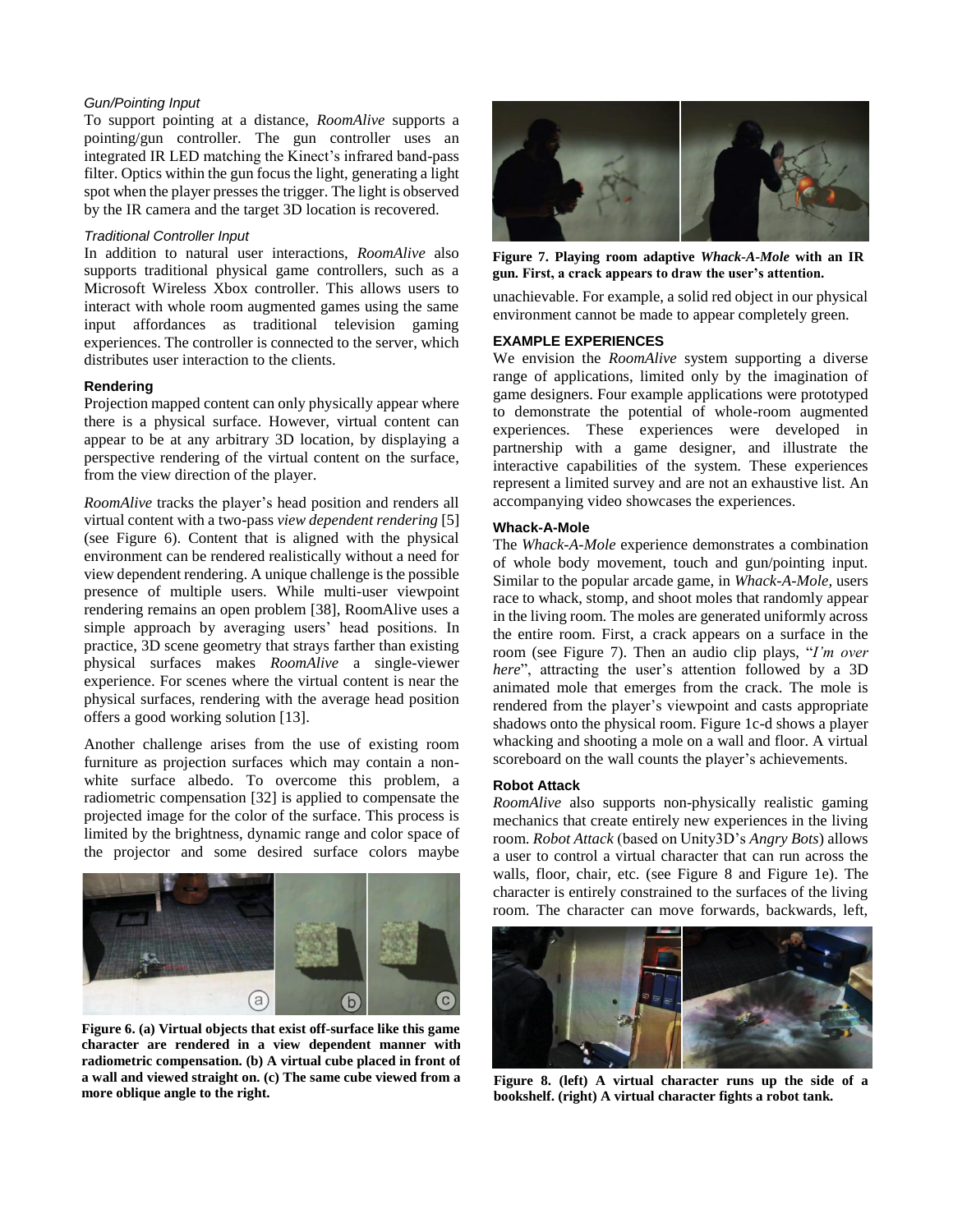right on the surface, but not off of the surface. As the character moves around the living room, surface constrained enemy robots appear, tracking and firing weapons at the virtual character. The character must defend and shoot back against the robots. The surface constrained nature of the experience enables the game characters to walk up walls, adapting their orientation to the normal vector of the surface. Weapons also follow a similar behavior, where 'bullets' remain surface constrained going up and around objects rather than bouncing away. The control of the game is done using a traditional game controller.

# **Traps**

While the previous experiences demonstrate virtual objects near a physical surface, virtual objects can also appear unattached to a physical surface. In *Traps*, a user is surrounded by virtual traps and must navigate the physical environment to avoid being hit by virtual darts. This experience is inspired by many adventure games where players must run, dodge and advance through complex obstacles. If a user navigates through a trigger volume, darts are emitted and collide with physics-enabled proxy particles that represent the user and any dynamically moving object. Because the darts move through open space, they are rendered in view dependent fashion. If the user is hit, blood particles are emitted at the collision location, which follows the user based on proxy particle tracking (see Figure 9).

#### **Setting the Stage**

Imagine being able to instantly transform your entire room to match the environment of a video game or film. *RoomAlive* can use projected light to automatically augment the appearance of the entire room, procedurally changing the surface color of objects in the room environment. Figure 1 (a-b) shows two examples of procedurally generated environments. Any Unity3D material, including procedural materials, can be easily assigned to a part of the room geometry with a few clicks. The automatically generated texture coordinates are used for each room polygon. Game designers can specify semantic groups to be given a texture (e.g., *vertical* surfaces). We demonstrate special effects that use 3D scene information, such as rain, or animated insects crawling over floors and tables (Figure 14).

#### **DESIGN CONSIDERATIONS**

In order to create experiences for *RoomAlive*, game designers must consider the unique benefits and challenges associated



**Figure 9. Blow dart traps pop out of the wall, forcing the user to dodge. If the user is hit, battle damage shows on their body**.



**Figure 10. The room is transformed (via the extracted polygons and texture coordinates) into: (a) a cockroach infestation and (b) a futuristic style game room.** 

with interactive, adaptive, projection-mapped game content. Four critical aspects should be considered when designing room sized augmented experiences.

#### **Input Choice Tradeoffs**

*RoomAlive* supports a variety of input techniques. Some, such as touching or stomping, can enable physical interactions, which move users around the room. However, certain parts of a living room environment may be less suitable for touch-based experiences. For example, an expensive vase or painting may be inappropriate for direct contact. Particularly for children's games, designers may want to limit touch interaction to the floor and walls (large vertical planes). Users could also tag fragile objects removing them from areas of play. Alternatively, the experiences could rely solely on whole body movement, pointing and shooting, or traditional controller input. Pointing and controller input are ideal for controlling objects at a distance, such as a virtual car driving across a wall. We generally found that experiences were most enjoyable when all forms of input were available to users.

# **Capturing User Attention**

When the display surface consists of a large living room environment, directing a user's attention becomes a critical aspect of designing the experience. If a user is on one side of the living room, they may not realize that their attention is needed on the opposite end of the room. Surround sound may be used to direct the user's attention to an approximate location in the room. Also the designer can incorporate a *warm-up* animation into the game design, for instance in *Whack-A-Mole,* a large crack appears seconds before the mole pops out, attracting the user's attention by appearing in their peripheral vision (Figure 7).

#### **Selecting Game Physics**

Living room projected experiences enable game designers to create unique interactions that may not be physically realistic. The concept of gravity can be applied globally to all virtual objects in an experience, as is done traditionally in a typical game. Alternatively, gravity can also be applied locally to a virtual object, constraining the object to a surface [19]. For example, a ball rolling on a surface can bounce off the wall or continue rolling up the wall depending on the experience. A local surface adherence model requires a local coordinate system, where each virtual object's local "floor plane" lies tangent to a surface. For instance, a virtual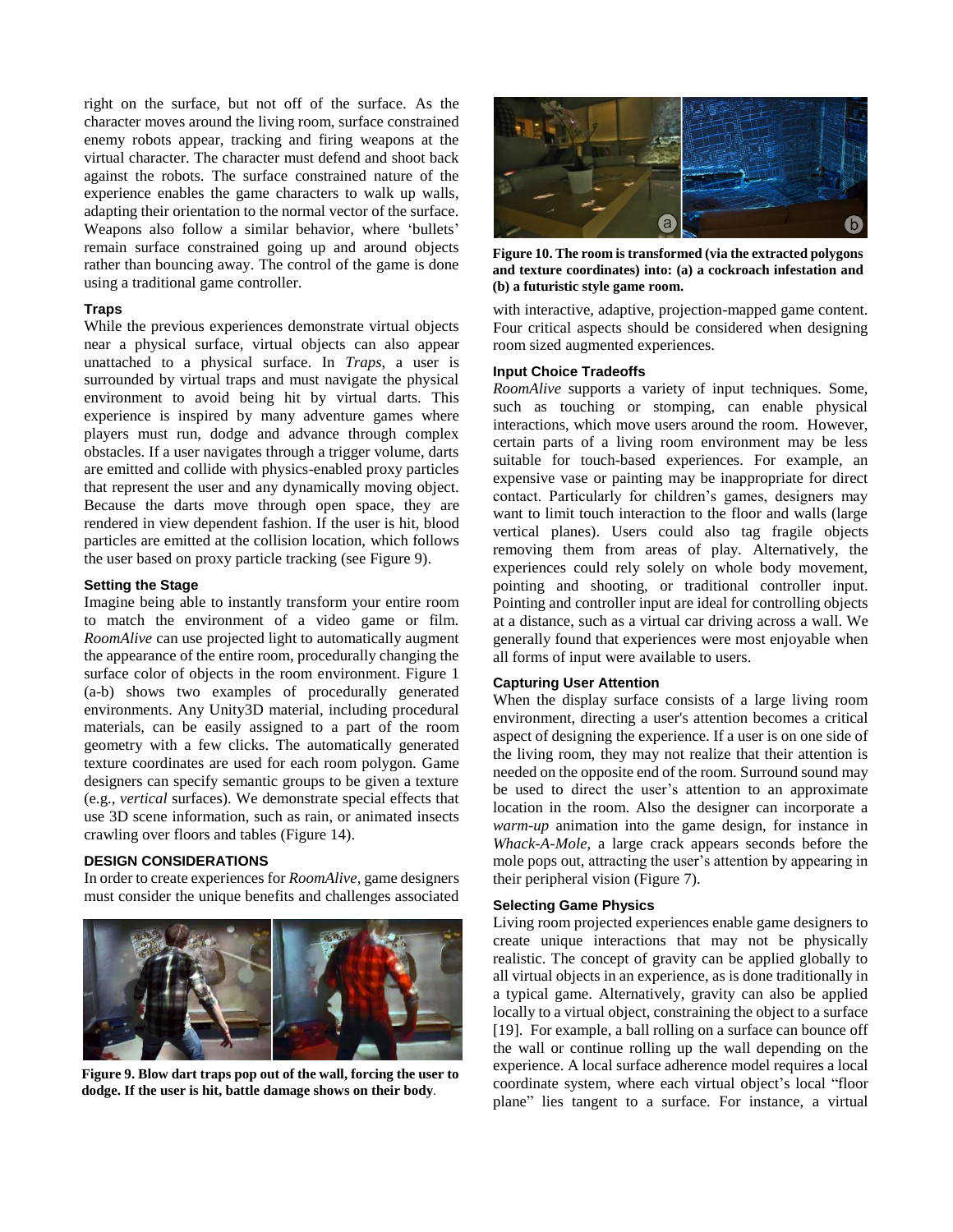

**Figure 11. Calibration errors between units result in ghosting artifacts in projector overlapping regions. (***left***) The character in a single projector, and (***right***) in an overlapping region.**

character's "up" direction would be the normal perpendicular to the tangent plane on the surface (see *Robot Attack*).

# **Controlling Player Movement**

In traditional video games, the user is represented as an avatar in a virtual world. The game designer has explicit control over the actions that are possible in the virtual world, including where the user's avatar can walk, what objects they can interact with, etc. In a *RoomAlive* experience, a player's movement and actions are completely controlled by the user, and therefore uncontrollable by the game designer. Imagine a game that involves building physical pillow forts for a virtual snow fight. The game designer cannot stop a user from knocking over another user's pillow fort. A game designer cannot control where a user walks or the surfaces they interact with. Everything is fair game. Therefore, the designer must take care to handle edge cases and ensure that the game mechanics guide the user into a desirable behavior.

# **SYSTEM LIMITATIONS**

While *RoomAlive* enables new and exciting interaction possibilities in the living room, there are several challenges with the current implementation. Foremost are calibration errors caused by non-metric distortions in the raw Kinect data and by deviations from factory calibration settings in the Kinect's own internal calibration. This results in visual errors that causes virtual content to appear *ghosted* in overlapping projector regions (see Figure 11). In practice the overlap regions are small, and we smoothly blend between projector images, so visual artifacts are not as noticeable. In the future, more precise depth estimates of the Microsoft Kinect V2 should reduce the sensing noise and ensure better calibration between procam units. More advanced calibration techniques [1,20,21,37] could also be used to correct for imperfections in calibration.

Interaction with real-time projector camera systems is always impacted by system latency. Off-the-shelf projectors have significant latency, and when combined with latency due to the depth-camera, graphics card and processing, can lead to image ghosting effects where fast moving objects trail behind. Recent research has demonstrated hardware solutions to virtually eliminate latency [25]. In the meantime, designers must balance creating a compelling game without allowing latency to affect the illusion.

Finally, a key challenge in supporting a wide variety of interactions is handling tracking issues that arise from overlapping Kinect sensors. We found the tracking results from the skeleton tracker to be relatively unreliable in overlapping regions, and therefore used the optical flow proxy particle tracking approach. Existing structured light depth cameras can be mechanically augmented to improve noise [9]. New time-of-flight depth sensors (e.g., Microsoft Kinect v2) may have less noise in overlapping regions. Advanced approaches for pose and dynamic object tracking can also be used to improve the *RoomAlive* tracking system [12,40].

# **CONCLUSION & FUTURE WORK**

We have presented *RoomAlive*, a novel system for transforming a room environment into an interactive display. By calibrating and unifying multiple uniquely situated projector camera units, we demonstrate how a distributed rendering approach can be used to seamlessly merge our physical and virtual worlds. Through the development of a range of example experiences, we have shown wide and varied interaction possibilities where *RoomAlive* can be applied in the real world to create truly new experiences.

In the future we will explore approaches and experiences that involve multiple users and multi-user viewpoint rendering. We will also explore new ways to increase immersion with spatialized sound. *RoomAlive* provides a glimpse of how a scalable multi-projector system can transform any room into an immersive augmented gaming experience. Many new and exciting possibilities remain to be explored.

# **REFERENCES**

- 1. Aliaga, D., Yeung, Y., and Law, A. Fast high-resolution appearance editing using superimposed projections. *ACM TOG*, (2012).
- 2. Batlle, J., Mouaddib, E., and Salvi, J. Recent progress in coded structured light as a technique to solve correspondence problem: A survey. *Pattern Recognition 31*, 7 (1998), 963–982.
- 3. Behringer, R. Placing Artificial Objects in Real Scenes. *Proc. of IWAR*, (1998).
- 4. Benko, H., Jota, R., and Wilson, A. MirageTable: freehand interaction on a projected augmented reality tabletop. *ACM CHI*, (2012).
- 5. Bimber, O. and Raskar, R. *Spatial augmented reality: Merging real and virtual worlds*. AK Peters Ltd, 2005.
- 6. Bimber, O. PlayReal: SAR Games. http://140.78.90.140/medien/ar/research.php. 2008.
- Brown, M., Majumder, A., and Yang, R. Camera-based calibration techniques for seamless multiprojector displays. *IEEE Visualization and Computer Graphics*, (2005).
- 8. Brox, T., Papenberg, N., and Weickert, J. High Accuracy Optical Flow Estimation Based on a Theory for Warping. *IEEE ECCV*, (2004).
- 9. Butler, A., Izadi, S., Hilliges, O., Molyneaux, D., Hodges, S., and Kim, D. Shake 'n ' Sense : Reducing Interference for Overlapping Structured Light Depth Cameras. *ACM CHI*, (2012), 1933–1936.